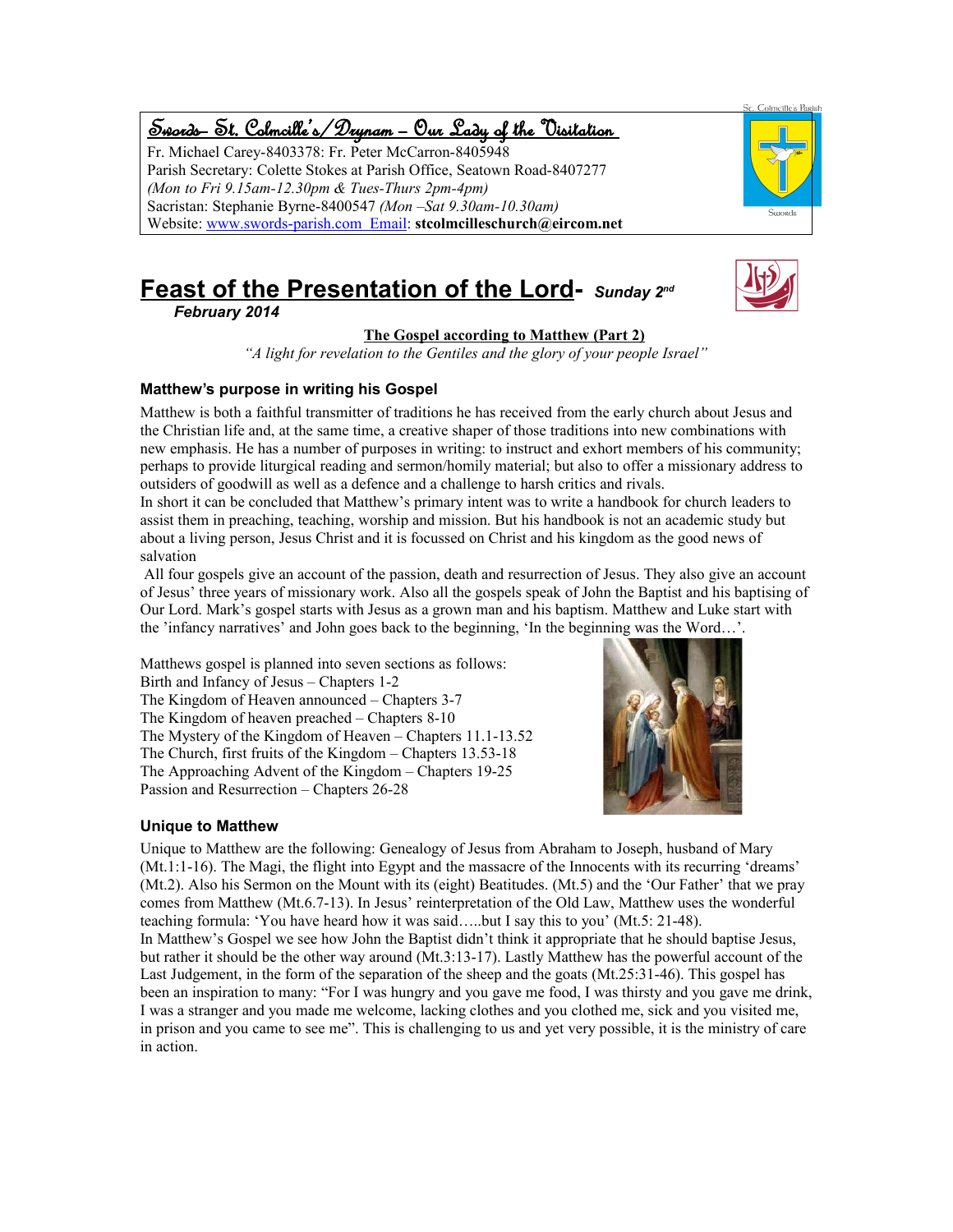#### **Conclusion**

To conclude; I mentioned in the first newsletter how Matthew's gospel has served as the foundation document of the church, rooting in it the teaching of Jesus – a church built on a rock against which the gates of hell would not prevail (only Matt.16:18). He makes clear that Peter is the head of the apostles (Mt.10:2), and that the apostles share the authority of Christ himself (Mt.9:8;10:40;). As a court of final appeal there is Peter (Mt.16:19). Since power is dangerous, though necessary, the leaders need humility (Mt.18:1-9). Matthew has no illusions about the church. Anyone can fall (even Peter, Mt.26:69-75): prophets can be false (Mt.7:15) and the church is a mixture of saint and sinner until the final sorting out (Mt.13:36-43). Nevertheless, the church is called to worldwide mission (Mt.28:18-20). The style of apostolic or missionary life is described in Mt.9:36-11:1. Finally the theme of the whole gospel is that of a covenant in which God is united with his people through Jesus Christ (Mt.1:23 and 28:18-20). The outcasts of old Israel (Mt.21:31-32), together with the Gentile converts, become the new people of God (Mt.21:43). Matthews gospel begins with a statement from Isaiah: "Emmanuel..God is with us" (Mt.1:23). The gospel ends with a similar statement of God's continuing presence-after the resurrection the gospel writer brackets the entire story when he records Jesus' final words: "**I am with you always; yes, to the end of time**" (Mt.28:20)

Over the past weeks I have attempted to give a flavour of Matthew's gospel. I hope it is a help to your reading of the Gospel and to your prayer.

*Fr. Michael Carey Adm*

# **Mass Intentions for this coming week: St Colmcille's:**<br>Mon 8.00 am Eleanor Greany **Sat 6.30pm** Frank King

**Mon** 8.00 am Eleanor Greany **Mon** 10.00am Sheila Maher<br>**Tues** 8.00 am Patrick Heron **Tues** 10.00 am Joe HumphriesJacqueline Monaghan **Wed** 8.00am Bartle McDonnell Jnr **Sun 10.00am** Daniel Burke<br> **Wed** 10.00am Martin Walsh & Mary Clune **Sun 11.30am** William Howar **Fri** 8.00amAltar List of the Dead **Fri** 10.00am Peter Carberry **Sat** 10.00am John & Jeanette Boyle

**Sun 8.30am** Molly & Paddy O'Keefe & **Sun 11.30am** William Howard & Sandra Pawley **Thurs** 8.00am Des Becton Josephine McGuirk (MM) **Thurs** 10.00am Sean Melia **Sun 7.30pm** Thomas, Annie & James McKenna

### *RECENTLY DECEASED*

Please remember in your prayers those who have died recently: **Joseph Rybansky** Father of Fr Eugene Rybansky, Rivervalley **Yvonne Curry** England **Agnes Murphy** Turnapin Cottages **Matthew Hanlon** Beaumont

*The Visitation of the BVM*



#### *Church of the Visitation Drynam*

Foroige has provisionally moved their meeting for young teenagers from Tuesday to Monday nights at 7:30PM. To participate or volunteer, visit [www.foroige.ie.](file:///C:/Documents and Settings/Parish PC/My Documents/Newsletter/Newsletter for website/2014/www.foroige.ie) **Teas today after all Masses**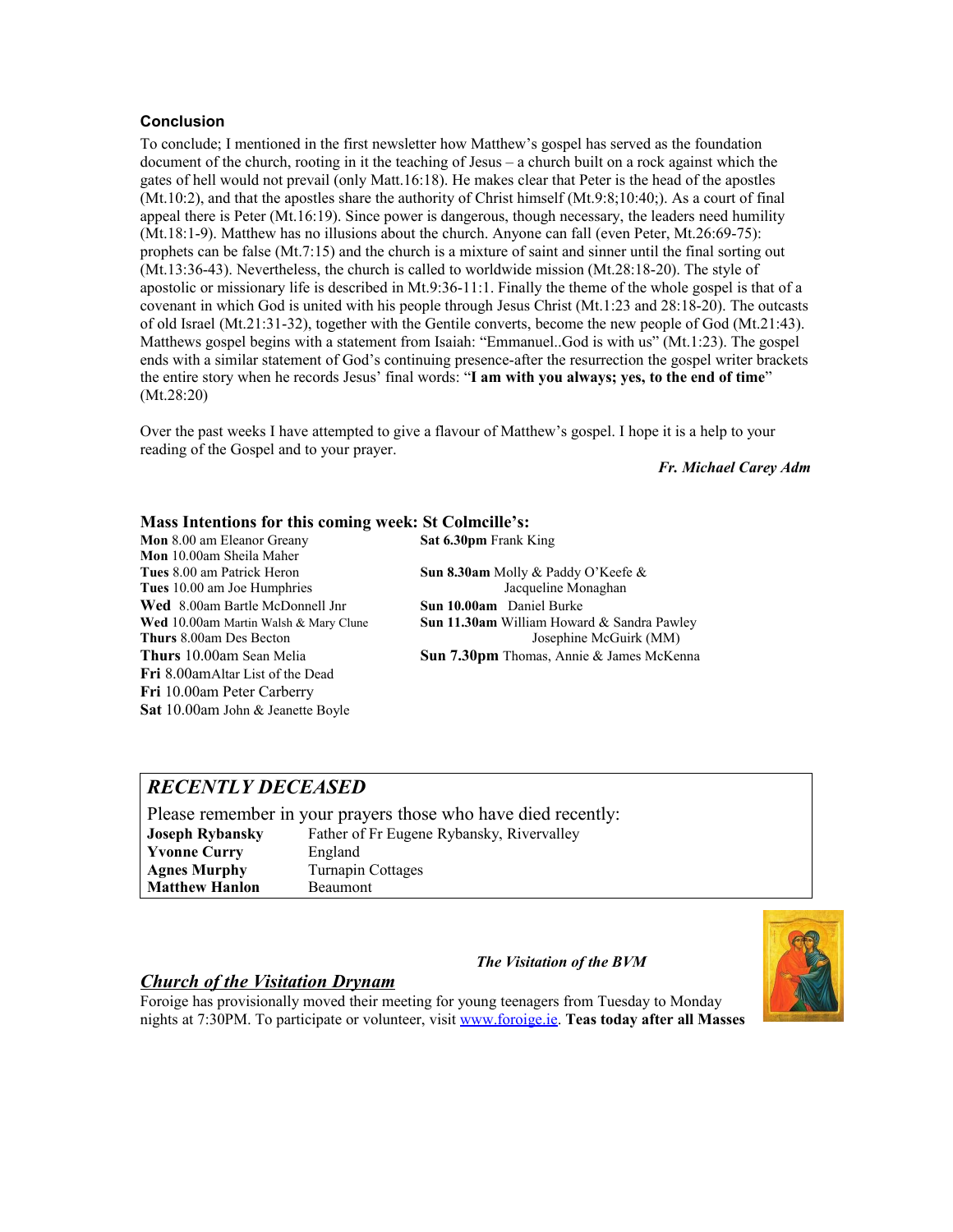## ADMINISTRATOR'S COLUMN

 *Antiphon - "Lord, now let your servant go in peace, in accordance with your word. For my eyes have seen your salvation. Which you have prepared in the sight of all peoples"* 

# **World Day for Consecrated Life**

In 1997, Pope John Paul II instituted a day of prayer for women and men in consecrated life. This celebration is attached to the Feast of the Presentation of the Lord on February 2nd. Please pray for all those who have made commitments in the consecrated life, and be sure to thank them on their special day – We thank and pray especially for Srs. Margaret and Mary and of course Sr. Patrick. May they continue to be inspired by Jesus Christ and respond generously to God's gift of their vocation.

# **St. Colmcille's Parish Schools**

I congratulate the  $2<sup>nd</sup>$  class boys and girls who will receive/make their first confession this week. It is another important step on their sacramental journey. They have done an enormous amount of work and preparation and for this I thank especially their class teachers: GNS: Ms. McMonagle and Ms. O'Flaherty; BNS: Ms Sweeney, Ms Kilkenny, Ms Powell & Sr Mary . The boys will make their confession on Tuesday  $4<sup>th</sup>$  February at 7.30pm and the girls on Wednesday 5<sup>th</sup> February at 7.30pm

### **Shrines**

The parish has maintained the cost of a candle at 20c, which I believe to be very reasonable given the cost of candles. Please I ask you to respect this charge of 20c per **ONE** candle. The shrines are a significant source of parish income. Can I also invite parents to supervise their children in lighting candles for the most important reason of avoiding them getting burnt and the secondary reason of stopping them for getting 'carried away' in the lighting. Thank You.

### **A REFLECTIVE SENTENCE**

Faith means putting up with God's incomprehensibility for a lifetime. ..Karl Rahner (1904-1984 Theologian)

## **Reflection - The Presentation of the Lord**

Our Gospel today describes two very old people – Simeon and Anna – who are very attractive in their old age. They have lived prayerful lives of faith and, in particular, of hope and expectation. Being wise, they are people of discernment and they recognise the moment of grace, the coming of the



Messiah. Wouldn't it be wonderful to be like them in old age? The secret is to be now what we hope to be then. If we wish to be serene, wise, discerning, full of faith – then now is the time: See, now is the acceptable time; see, now is the day of salvation! (2 Cor 6:2).

Prayer - Abba, Father, God of all time, you call us to become your children. Send your Holy Spirit into our hearts that we may live our faith serenely in the present moment and give us grace to recognise the time of your appearing.